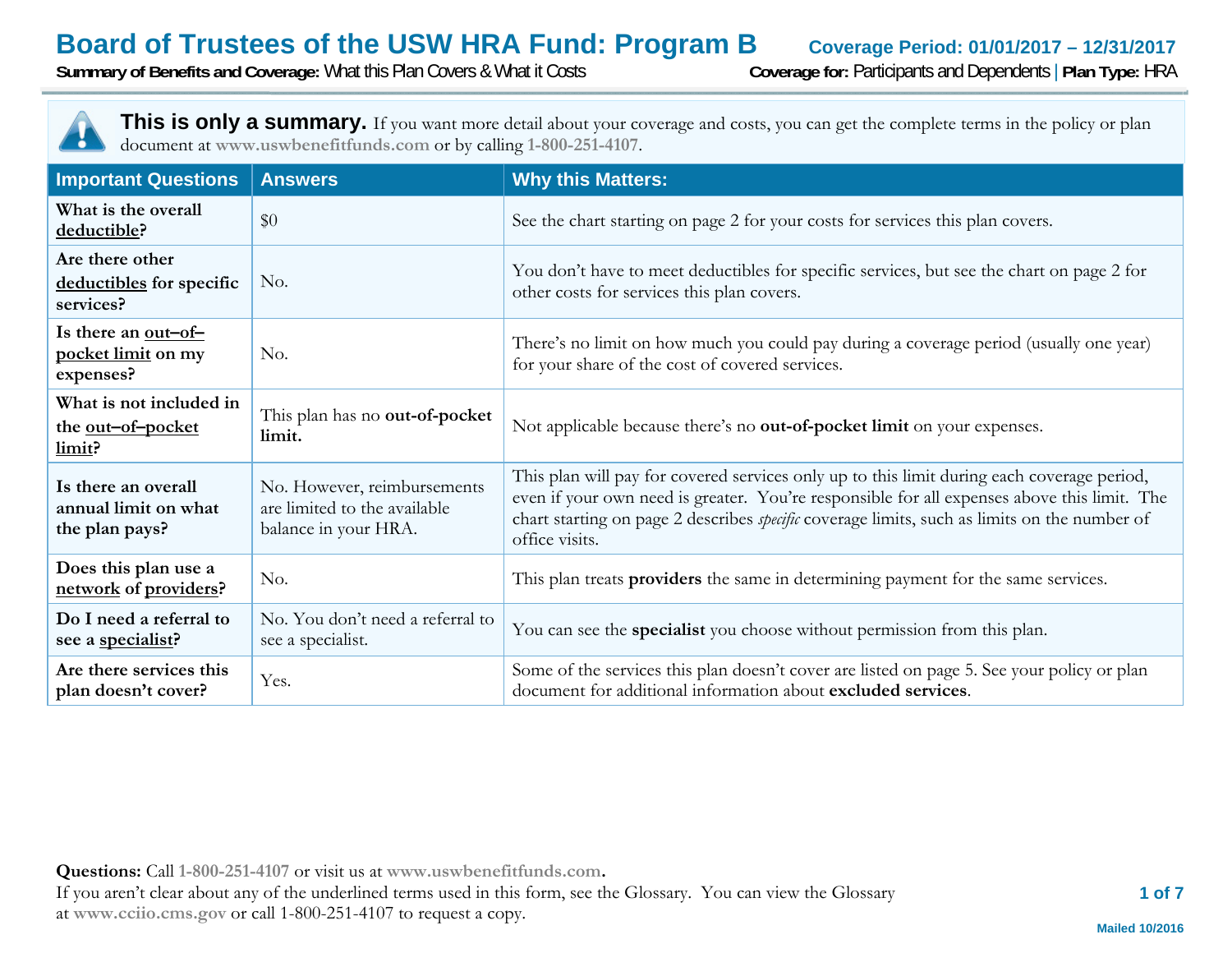**Summary of Benefits and Coverage:** What this Plan Covers & What it Costs **Coverage for:** Participants and Dependents | **Plan Type:** HRA



- 0 **Coinsurance** is *your* share of the costs of a covered service, calculated as a percent of the **allowed amount** for the service. For example, if the plan's **allowed amount** for an overnight hospital stay is \$1,000, your **coinsurance** payment of 20% would be \$200. This may change if you haven't met your **deductible**.
- The amount the plan pays for covered services is based on the **allowed amount**. If an out-of-network **provider** charges more than the **allowed amount**, you may have to pay the difference. For example, if an out-of-network hospital charges \$1,500 for an overnight stay and the **allowed amount** is \$1,000, you may have to pay the \$500 difference. (This is called **balance billing**.)
- $\bullet$ Your cost sharing does not depend on whether a provider is in a network.

| <b>Common</b><br><b>Medical Event</b>                                                              | <b>Services You May Need</b>                     | <b>Your Cost</b>                                                                                                                       | <b>Limitations &amp; Exceptions</b>                                                                                                                   |
|----------------------------------------------------------------------------------------------------|--------------------------------------------------|----------------------------------------------------------------------------------------------------------------------------------------|-------------------------------------------------------------------------------------------------------------------------------------------------------|
| If you visit a health<br>care provider's office                                                    | Primary care visit to treat an injury or illness | 100% - However, qualified Medical<br>Expenses that are not paid by any<br>other health care coverage may be<br>reimbursed by your HRA. | Must be Internal Revenue Code Section<br>$213(d)$ expense; only reimbursed up to<br>the amount available in your HRA at the<br>time of reimbursement. |
| or clinic                                                                                          | Specialist visit                                 | Same as above.                                                                                                                         | Same as above.                                                                                                                                        |
|                                                                                                    | Other practitioner office visit                  | Same as above.                                                                                                                         | Same as above.                                                                                                                                        |
|                                                                                                    | Preventive care/screening/immunization           | Same as above.                                                                                                                         | Same as above.                                                                                                                                        |
|                                                                                                    | Diagnostic test (x-ray, blood work)              | Same as above.                                                                                                                         | Same as above.                                                                                                                                        |
| If you have a test                                                                                 | Imaging (CT/PET scans, MRIs)                     | Same as above.                                                                                                                         | Same as above.                                                                                                                                        |
| If you need drugs to                                                                               | Generic drugs                                    | Same as above.                                                                                                                         | Same as above.                                                                                                                                        |
| treat your illness or<br>condition                                                                 | Preferred brand drugs                            | Same as above.                                                                                                                         | Same as above.                                                                                                                                        |
|                                                                                                    | Non-preferred brand drugs                        | Same as above.                                                                                                                         | Same as above.                                                                                                                                        |
| More information<br>about <b>prescription</b><br>drug coverage,<br>please call 1-800-251-<br>4107. | Specialty drugs                                  | Same as above.                                                                                                                         | Same as above.                                                                                                                                        |

**Questions:** Call **1-800-251-4107** or visit us at **www.uswbenefitfunds.com.** 

If you aren't clear about any of the underlined terms used in this form, see the Glossary. You can view the Glossary at **www.cciio.cms.gov** or call 1-800-251-4107 to request a copy.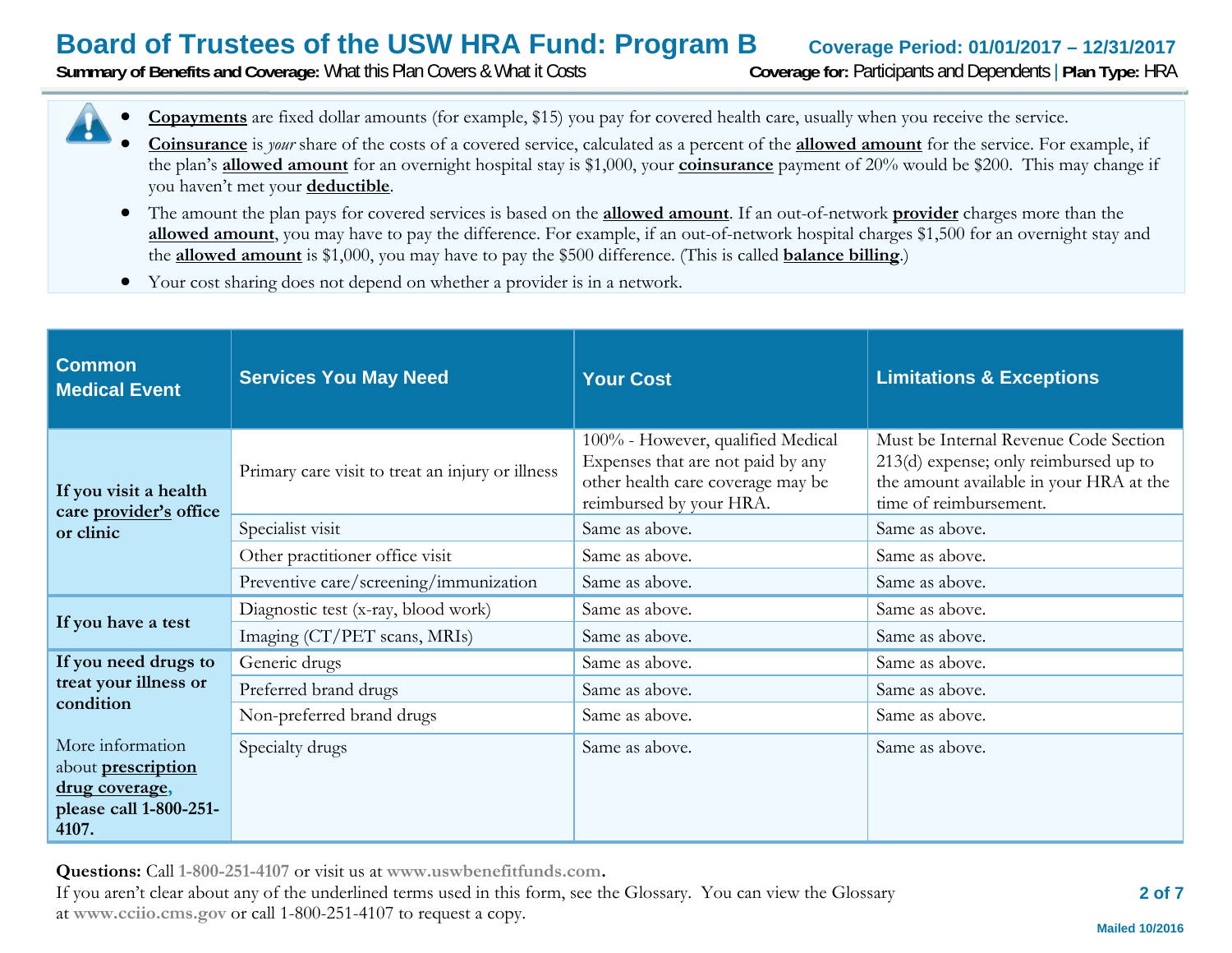**Summary of Benefits and Coverage:** What this Plan Covers & What it Costs **Coverage for:** Participants and Dependents | **Plan Type:** HRA

| <b>Common</b><br><b>Medical Event</b>                                   | <b>Services You May Need</b>                   | <b>Your Cost</b> | <b>Limitations &amp; Exceptions</b> |
|-------------------------------------------------------------------------|------------------------------------------------|------------------|-------------------------------------|
| If you have<br>outpatient surgery                                       | Facility fee (e.g., ambulatory surgery center) | Same as above.   | Same as above.                      |
|                                                                         | Physician/surgeon fees                         | Same as above.   | Same as above.                      |
| If you need                                                             | Emergency room services                        | Same as above.   | Same as above.                      |
| immediate medical                                                       | Emergency medical transportation               | Same as above.   | Same as above.                      |
| attention                                                               | Urgent care                                    | Same as above.   | Same as above.                      |
| If you have a                                                           | Facility fee (e.g., hospital room)             | Same as above.   | Same as above.                      |
| hospital stay                                                           | Physician/surgeon fee                          | Same as above.   | Same as above.                      |
| If you have mental                                                      | Mental/Behavioral health outpatient services   | Same as above.   | Same as above.                      |
| health, behavioral                                                      | Mental/Behavioral health inpatient services    | Same as above.   | Same as above.                      |
| health, or substance<br>abuse needs                                     | Substance use disorder outpatient services     | Same as above.   | Same as above.                      |
|                                                                         | Substance use disorder inpatient services      | Same as above.   | Same as above.                      |
| If you are pregnant                                                     | Prenatal and postnatal care                    | Same as above.   | Same as above.                      |
|                                                                         | Delivery and all inpatient services            | Same as above.   | Same as above.                      |
|                                                                         | Home health care                               | Same as above.   | Same as above.                      |
| If you need help<br>recovering or have<br>other special health<br>needs | Rehabilitation services                        | Same as above.   | Same as above.                      |
|                                                                         | Habilitation services                          | Same as above.   | Same as above.                      |
|                                                                         | Skilled nursing care                           | Same as above.   | Same as above.                      |
|                                                                         | Durable medical equipment                      | Same as above.   | Same as above.                      |
|                                                                         | Hospice service                                | Same as above.   | Same as above.                      |
| If your child needs<br>dental or eye care                               | Eye exam                                       | Same as above.   | Same as above.                      |
|                                                                         | Glasses                                        | Same as above.   | Same as above.                      |
|                                                                         | Dental check-up                                | Same as above.   | Same as above.                      |

**Questions:** Call **1-800-251-4107** or visit us at **www.uswbenefitfunds.com.**  If you aren't clear about any of the underlined terms used in this form, see the Glossary. You can view the Glossary at **www.cciio.cms.gov** or call 1-800-251-4107 to request a copy.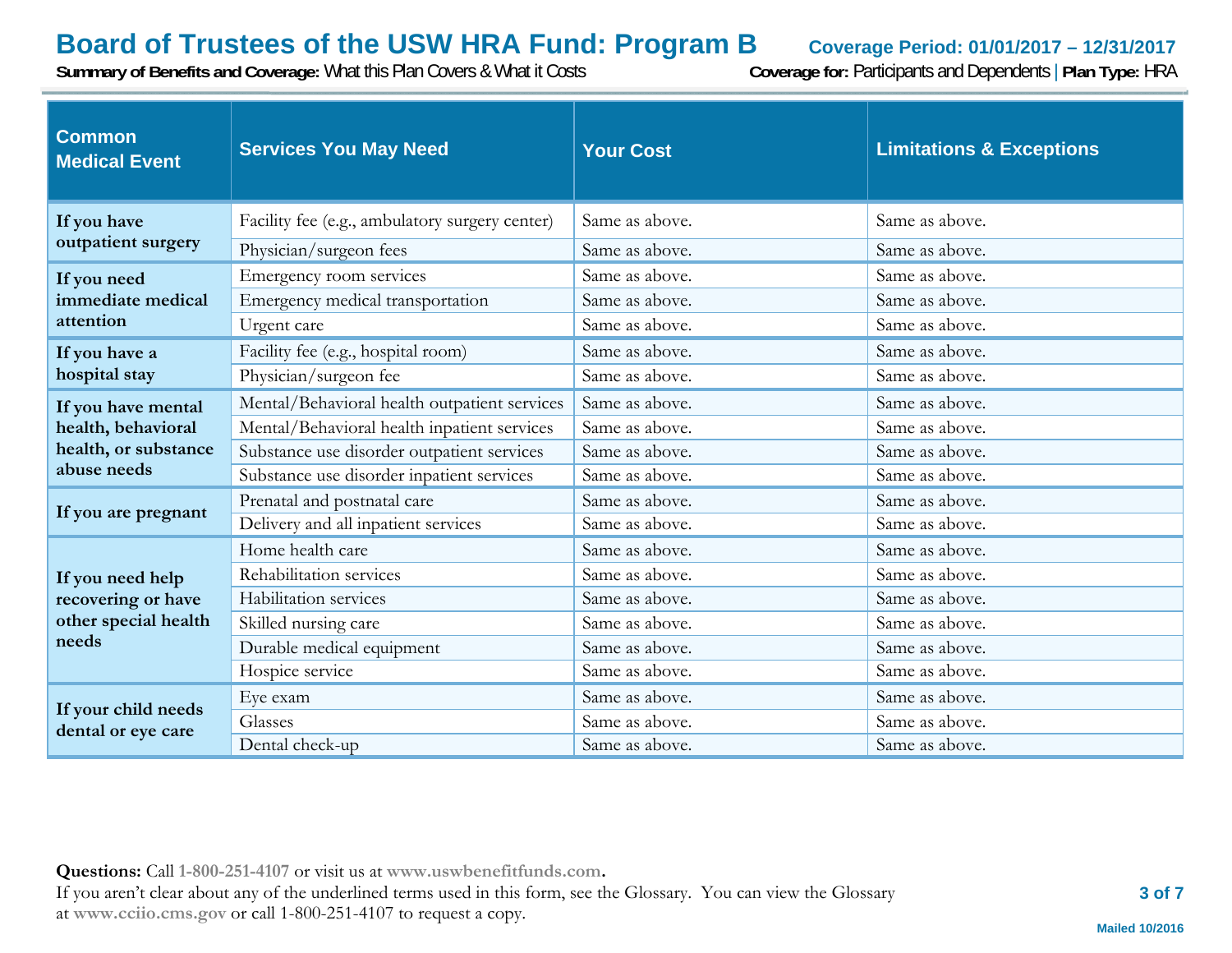0

0

0

0

**Summary of Benefits and Coverage:** What this Plan Covers & What it Costs **Coverage for:** Participants and Dependents | **Plan Type:** HRA

### **Excluded Services & Other Covered Services:**

| Services Your Plan Does NOT Cover (This isn't a complete list. Check your policy or plan document for other excluded services.) |  |
|---------------------------------------------------------------------------------------------------------------------------------|--|
|                                                                                                                                 |  |

- $\bullet$ Acupuncture that is not medically necessary
- $\bullet$  Cosmetic surgery , unless necessary to improve a deformity arising from, or directly related to, a congenital abnormality, personal injury, or disfiguring disease
- Hot tubs, home spas, swimming pools and any expenses incurred for the maintenance of such items
- 0 Over the counter drugs, unless prescribed to treat a medical illness
- 0 Weight loss programs, unless prescribed to treat a medical illness

0

0

0

Private-duty nursing

Routine foot care

Routine eye care (Adult)

**Other Covered Services (This isn't a complete list. Check your policy or plan document for other covered services and your costs for these services.)**

Non-emergency care when traveling outside

Infertility treatment

Long-term care

the U.S.

- $\bullet$ Bariatric surgery
- $\bullet$ Chiropractic care
- $\bullet$ Dental care (Adult)
- . Hearing aids

## **Your Rights to Continue Coverage:**

If you lose coverage under the plan, then, depending upon the circumstances, Federal and State laws may provide protections that allow you to keep health coverage. Any such rights may be limited in duration and will require you to pay a **premium**, which may be significantly higher than the premium you pay while covered under the plan. Other limitations on your rights to continue coverage may also apply.

For more information on your rights to continue coverage, contact the plan at 1-800-251-4107. You may also contact the U.S. Department of Labor, Employee Benefits Security Administration at 1-866-444-3272 or www.dol.gov/ebsa, or the U.S. Department of Health and Human Services at 1-877-267- 2323 x61565 or www.cciio.cms.gov.

**Questions:** Call **1-800-251-4107** or visit us at **www.uswbenefitfunds.com.**  If you aren't clear about any of the underlined terms used in this form, see the Glossary. You can view the Glossary at **www.cciio.cms.gov** or call 1-800-251-4107 to request a copy.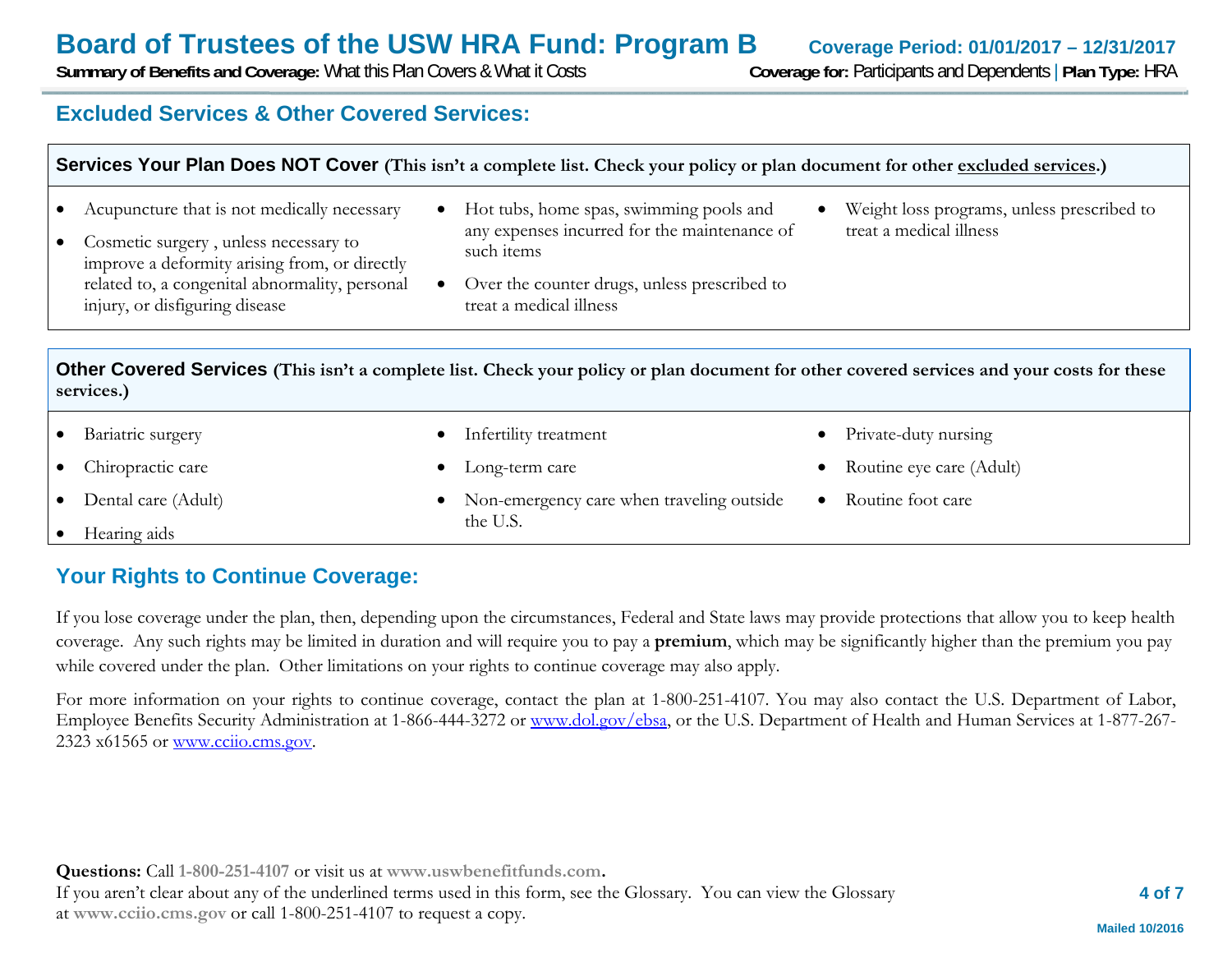**Summary of Benefits and Coverage:** What this Plan Covers & What it Costs **Coverage for:** Participants and Dependents | **Plan Type:** HRA

### **Your Grievance and Appeals Rights:**

If you have a complaint or are dissatisfied with a denial of coverage for claims under your plan, you may be able to **appeal** or file a **grievance**. For questions about your rights, this notice, or assistance, you can contact: the plan at 1-800-251-4107 or <u>ilee@uswbenefitfunds.com</u>. You may also contact the U.S. Department of Labor, Employee Benefits Security Administration at 1-866-444-EBSA (3272) or www.dol.gov/ebsa/health reform.

### **Does this Coverage Provide Minimum Essential Coverage?**

The Affordable Care Act requires most people to have health care coverage that qualifies as "minimum essential coverage." **This plan or policy does provide minimum essential coverage.** 

### **Does this Coverage Meet the Minimum Value Standard?**

The Affordable Care Act establishes a minimum value standard of benefits of a health plan. The minimum value standard is 60% (actuarial value). **This health coverage, by itself, does not meet the minimum value standard for the benefits it provides. However, since the USW HRA Fund is intended to be integrated with your primary health coverage under an employer-sponsored medical plan, please refer to the Summary of Benefits and Coverage for that plan.** 

### **Language Access Services:**

Para obtener asistencia en Español, llame al 1-855-450-1874.

––––––––––––––––––––––*To see examples of how this plan might cover costs for a sample medical situation, see the next page.–––––––––––*–––––––––––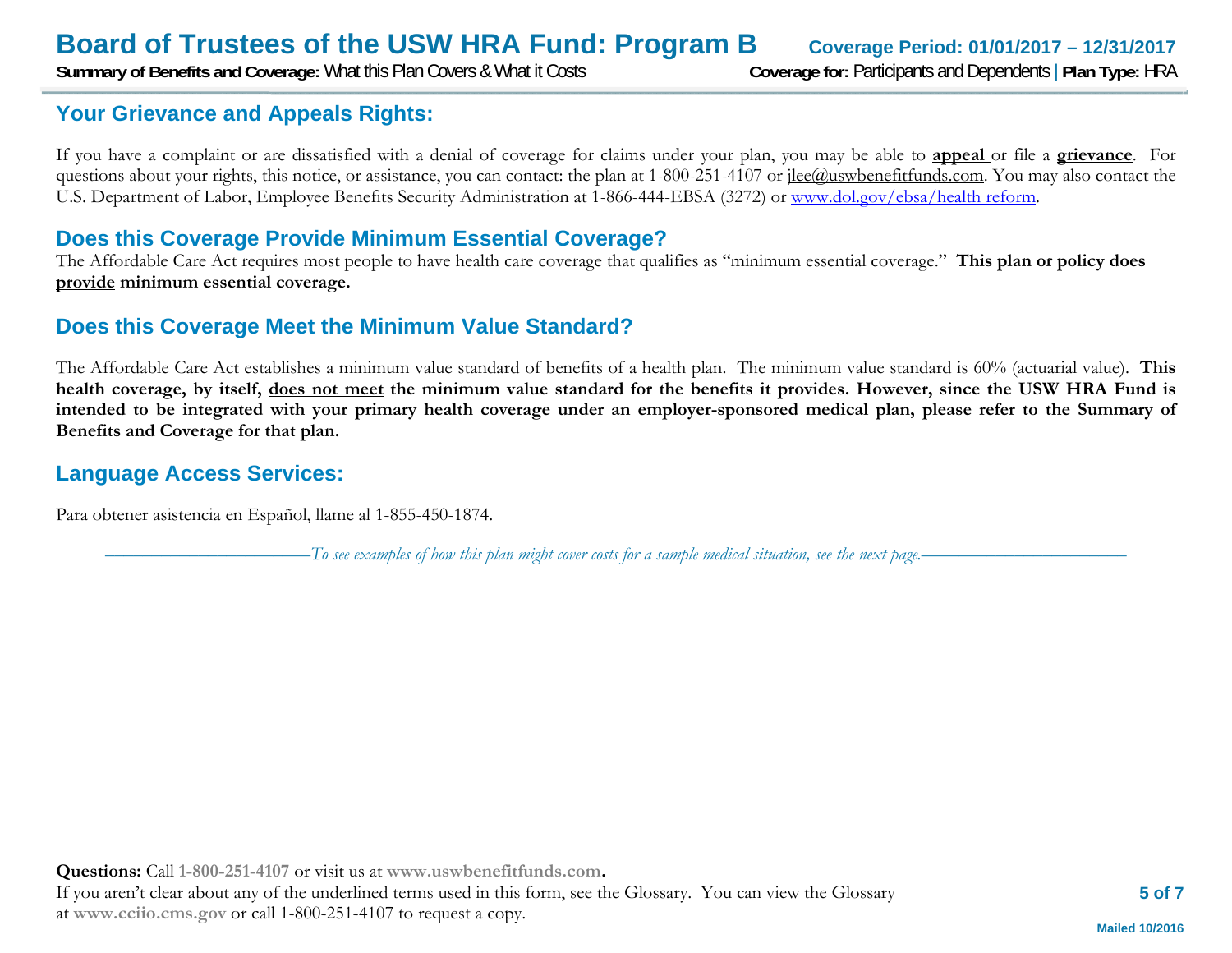**Summary of Benefits and Coverage:** What this Plan Covers & What it Costs **Coverage for:** Participants and Dependents | **Plan Type:** HRA

## **About these Coverage Examples:**

These examples show how this plan might cover medical care in given situations. Use these examples to see, in general, how much financial protection a sample patient might get if they are covered under different plans.



**This is not a cost estimator.** 

Don't use these examples to estimate your actual costs under this plan. The actual care you receive will be different from these examples, and the cost of that care will also be different.

See the next page for important information about these examples.

#### **Having a baby** (normal delivery)

#### ■ Amount owed to providers: \$7,540

- **Plan pays** eligible medical expenses up to account limit in your HRA
- **Patient pays** amount above the limit in your HRA and amounts that are not eligible medical expenses

#### **Sample care costs:**

| Hospital charges (mother)  | \$2,700 |
|----------------------------|---------|
| Routine obstetric care     | \$2,100 |
| Hospital charges (baby)    | \$900   |
| Anesthesia                 | \$900   |
| Laboratory tests           | \$500   |
| Prescriptions              | \$200   |
| Radiology                  | \$200   |
| Vaccines, other preventive | \$40    |
| Total                      | \$7,540 |

#### **Patient pays: Amount above the account limit in your HRA and amounts that are not eligible medical expenses**

| Deductibles |  |
|-------------|--|
|             |  |

Copays

Coinsurance

Limits or exclusions

**Total** 

#### **Managing type 2 diabetes** (routine maintenance of a well-controlled condition)

#### ■ Amount owed to providers: \$5,400

- **Plan pays** eligible medical expenses up to account limit in your HRA
- **Patient pays** amount above the limit in your HRA and amounts that are not eligible medical expenses

#### **Sample care costs:**

| Prescriptions                  | \$2,900 |
|--------------------------------|---------|
| Medical Equipment and Supplies | \$1,300 |
| Office Visits and Procedures   | \$700   |
| Education                      | \$300   |
| Laboratory tests               | \$100   |
| Vaccines, other preventive     | \$100   |
| Total                          | \$5,400 |

#### **Patient pays: Amount above the account limit in your HRA and amounts that are not eligible medical expenses**

| Deductibles          |  |
|----------------------|--|
| Copays               |  |
| Coinsurance          |  |
| Limits or exclusions |  |
| Total                |  |
|                      |  |

**Questions:** Call **1-800-251-4107** or visit us at **www.uswbenefitfunds.com.** 

If you aren't clear about any of the underlined terms used in this form, see the Glossary. You can view the Glossary at **www.cciio.cms.gov** or call 1-800-251-4107 to request a copy.